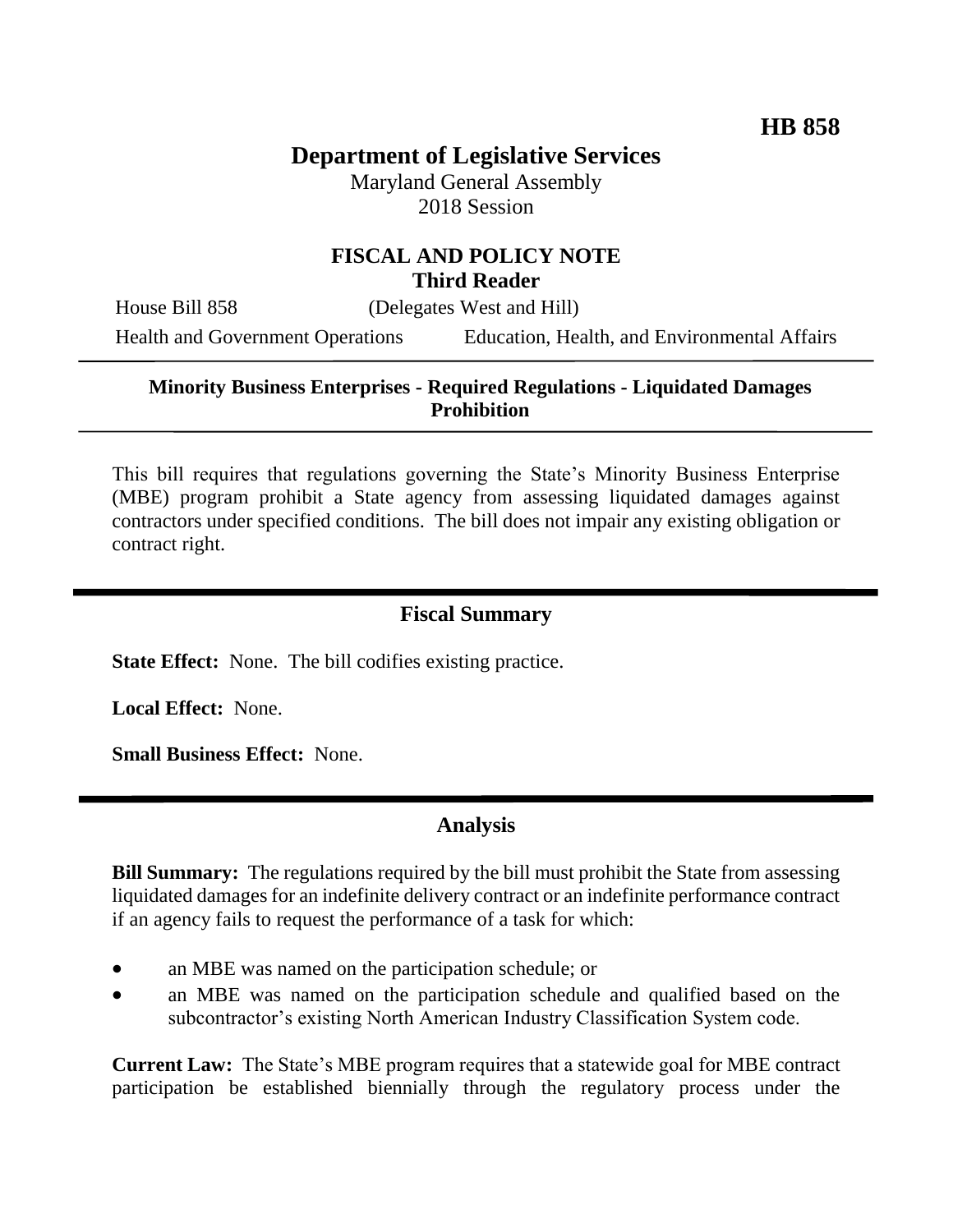Administrative Procedure Act. In August 2013, the Governor's Office of Minority Affairs (GOMA, since renamed the Governor's Office of Small, Minority, and Women Business Affairs) announced a new statewide goal of 29% MBE participation that applied to fiscal 2014 and 2015; as no new goal has been established, the 29% goal remains in effect for fiscal 2018 and 2019.

State law requires the Board of Public Works to issue regulations governing the MBE program. Among other things, the regulations must require that:

- the solicitation document accompanying each solicitation set forth the expected degree of MBE participation based on factors in the statute;
- bidders or offerors complete a form setting forth the percentage of the total dollar amount of the contract that will be performed by an MBE;
- within 10 days of the successful prime contractor notifying subcontractors of the State's intent to award the contract, each MBE serving as a subcontractor complete and submit a document setting forth the percentage and type of work assigned to the subcontractor; and
- all contracts containing an MBE participation goal contain a liquidated damages provision that applies if the contractor fails to comply in good faith with the provisions of the MBE program or pertinent terms of the contract.

Guidance issued to contractors by GOMA regarding the enforcement of the MBE liquidated damages provisions specifies that, "The State does not assess liquidated damages to indefinite delivery [or] indefinite quantity contracts for instances where the State did not request the performance of a task for which an MBE subcontractor is named on the participation schedule."

**Background:** Indefinite delivery or performance contracts provide for an indefinite quantity of services for a fixed time. They are used when the State cannot determine, above a specified minimum, the precise amount of supplies or services that it will require during the contract period. Under these contracts, the State places delivery orders (for supplies) or task orders (for services) that are carried out under the terms of the base contract. Thus, unless there is a specified minimum amount for a given item in the contract, there is no assurance that supplies or services provided by a given MBE will be requested by the State during the life of the contract.